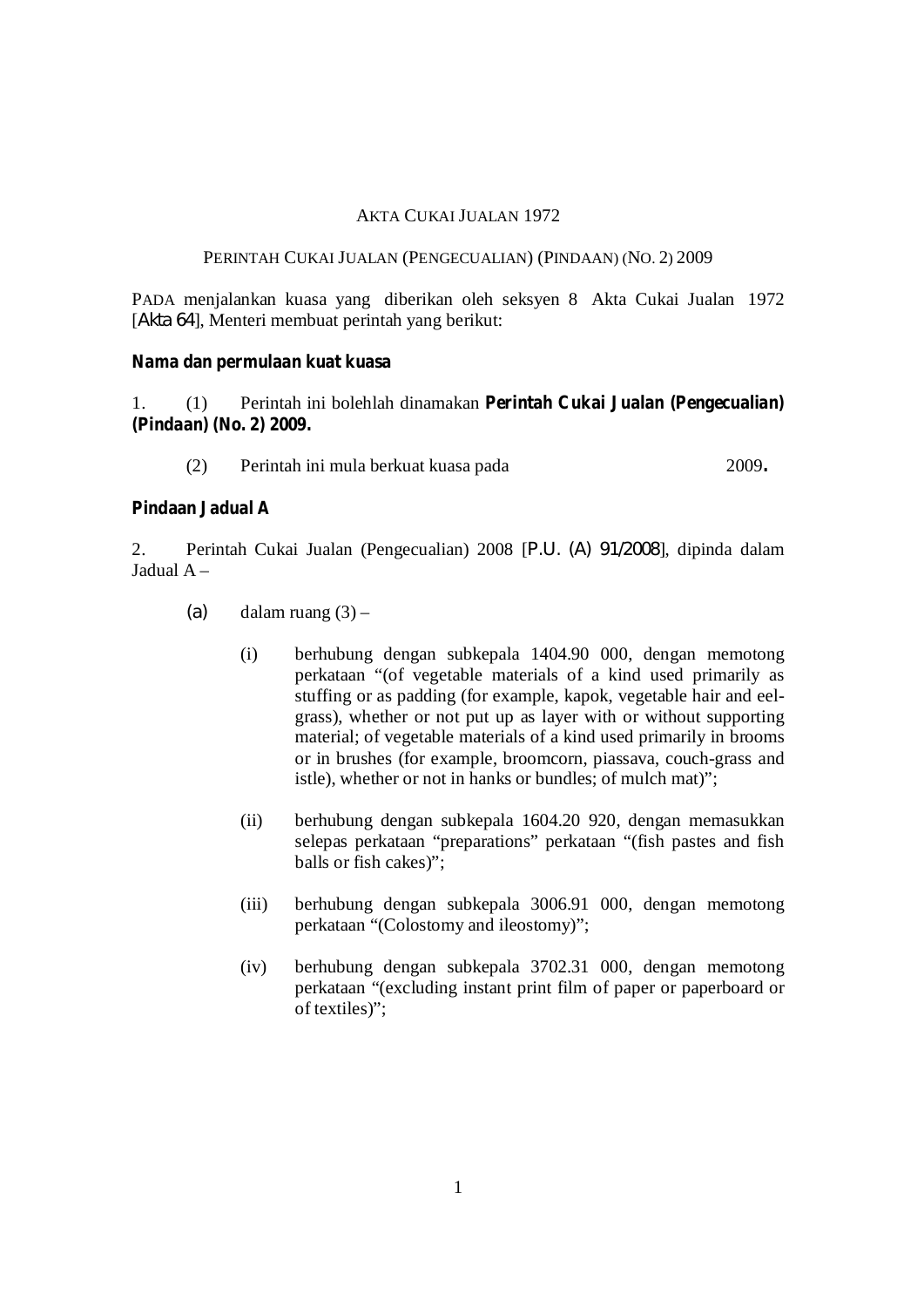- (v) berhubung dengan subkepala 3702.32 000, dengan memotong perkataan "(excluding instant print film of paper or paperboard or of textiles)";
- (vi) berhubung dengan subkepala 3702.39 000, dengan memotong perkataan "(excluding instant print film of paper or paperboard or of textiles)";
- (vii) berhubung dengan subkepala 3702.41 000, dengan memotong perkataan "(excluding instant print film of paper or paperboard or of textiles)";
- (viii) berhubung dengan subkepala 3702.42 000, dengan memotong perkataan "(excluding instant print film of paper or paperboard or of textiles)";
- (ix) berhubung dengan subkepala 3702.43 000, dengan memotong perkataan "(excluding instant print film of paper or paperboard or of textiles)";
- (x) berhubung dengan subkepala 3702.44 000, dengan memotong perkataan "(excluding instant print film of paper or paperboard or of textiles)";
- (xi) berhubung dengan subkepala 3801.20 000, dengan memasukkan selepas perkataan "graphite" perkataan "(other than colloidal graphite in suspensions in oil)";
- (xii) berhubung dengan subkepala 4415.20 000, dengan memotong perkataan "; pallet collar";
- (xiii) berhubung dengan kepala 53.06, dengan memasukkan selepas perkataan "Flax yarn." perkataan "(not put up for retail sale)";
- (xiv) berhubung dengan subkepala 5308. 20 000, dengan memasukkan selepas perkataan "True hemp yarn" perkataan "(not put up for retail sale )";
- (xv) berhubung dengan subkepala 5308.90 100, dengan memasukkan selepas perkataan "Ramie yarn" perkataan "(not put up for retail sale  $)$ ";
- (xvi) berhubung dengan subkepala 5609.00 000, dengan memasukkan selepas perkataan "specified or included." perkataan "(Loading slings)";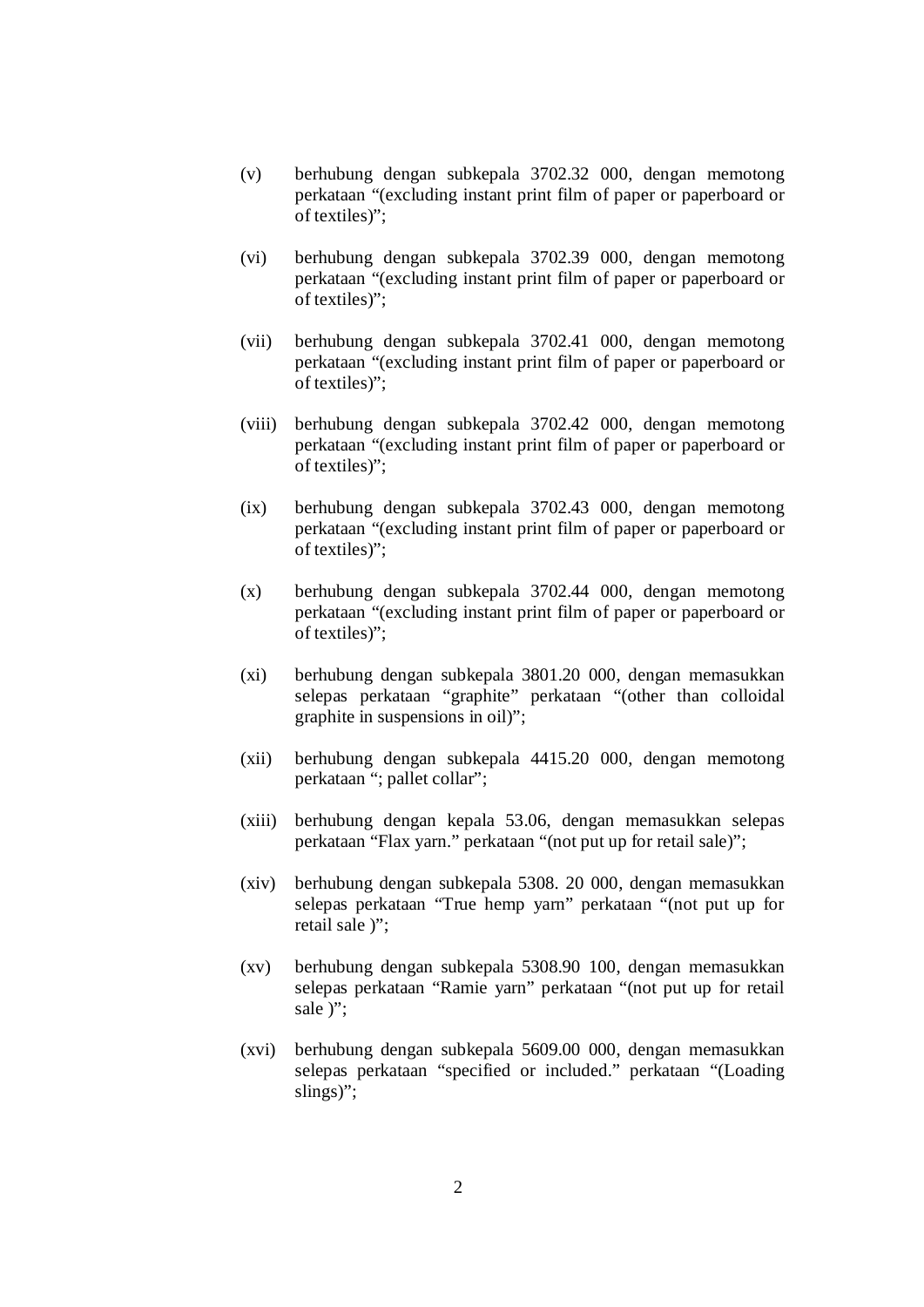- (xvii) berhubung dengan subkepala 8412.90 000, dengan memasukkan perkataan "(For steam or other vapour power units incorporating boilers)" selepas perkataan "Parts"; dan
- (xviii) berhubung dengan subkepala 9402.10 000, dengan memotong perkataan "(Dentists' chairs and parts thereof)";
- *(b)* berhubung dengan kepala 29.22, dengan memasukkan selepas subkepala 2922.42 dan butir-butir yang berhubungan dengan subkepala itu dengan subkepala yang berikut:

| Bab/    | Kepala/Subkepala    | Perihal Barang/      |    |
|---------|---------------------|----------------------|----|
| Chapter | Heading /Subheading | Description of goods |    |
| 66      | 100                 | Glutamic acid        |    |
|         | 900                 | Other                | ". |

- (c) berhubung dengan kepala 39.17, dengan memotong subkepala 3917.40 000 dan butir-butir yang berhubungan dengan subkepala itu;
- *(d)* berhubung dengan kepala 85.17
	- (i) dengan memasukkan selepas subkepala 8517.62 dan butir-butir yang berhubungan dengan subkepala itu subkepala yang berikut:

| (1)     | 2)                  | (3)                                                                                              |
|---------|---------------------|--------------------------------------------------------------------------------------------------|
| Bab/    | Kepala/Subkepala    | Perihal Barang/                                                                                  |
| Chapter | Heading /Subheading | Description of goods                                                                             |
| 66      | 100                 | Units of automatic data processing<br>machines other than those of heading<br>$"$ ; dan<br>84.71 |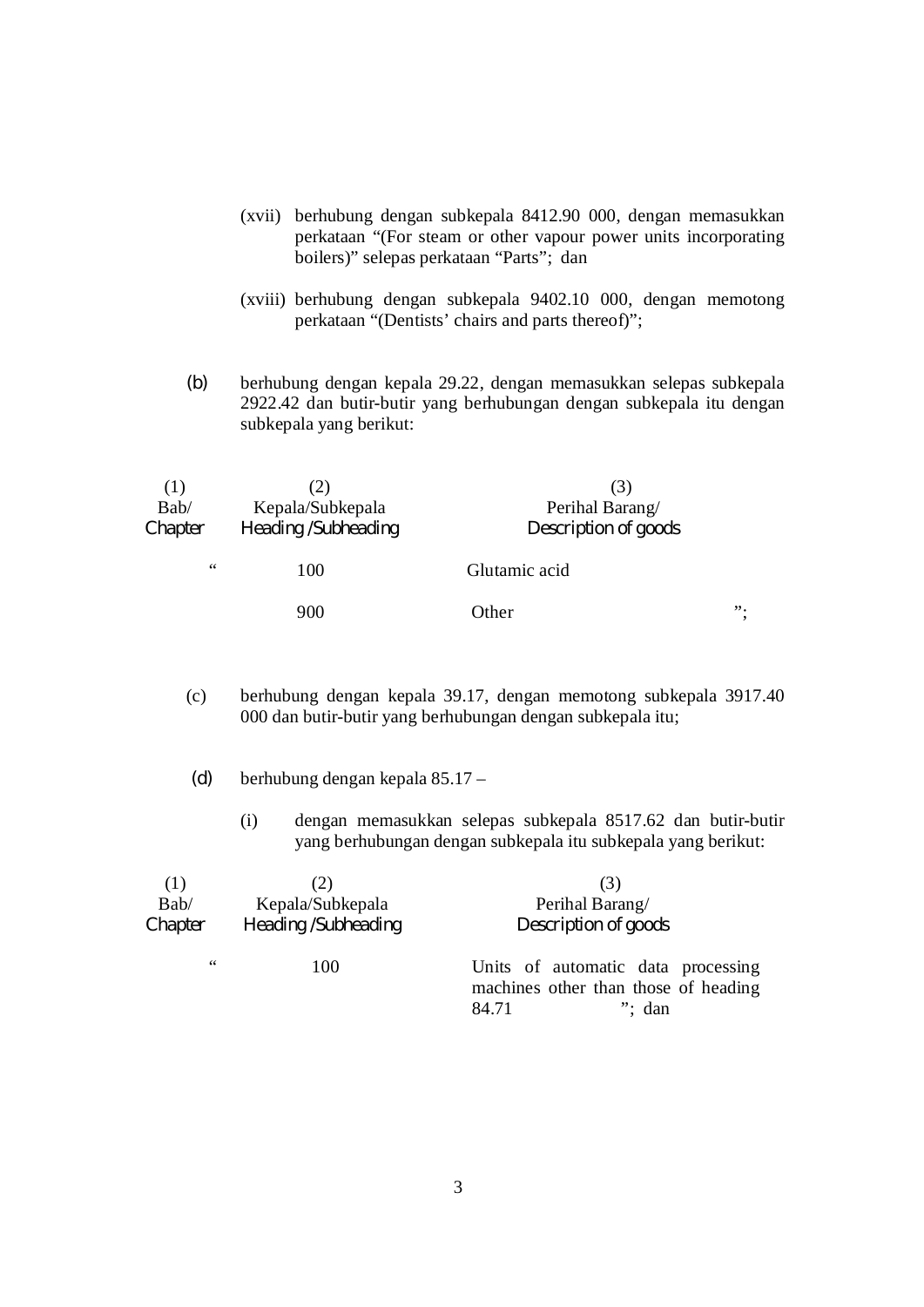|                               | (ii)<br>berikut:                | dengan memasukkan selepas subkepala 8517.62 590 dan butir-<br>butir yang berhubungan dengan subkepala itu subkepala yang |        |
|-------------------------------|---------------------------------|--------------------------------------------------------------------------------------------------------------------------|--------|
| (1)                           | (2)                             | (3)                                                                                                                      |        |
| Bab/                          | Kepala/Subkepala                | Perihal Barang/                                                                                                          |        |
| Chapter                       | Heading /Subheading             | Description of goods                                                                                                     |        |
|                               |                                 |                                                                                                                          |        |
| $\,$ $\,$ $\,$ $\,$ $\,$ $\,$ | 8517.70                         | - - Parts:                                                                                                               |        |
|                               | 100                             | Parts and accessories of the machine<br>of heading 8517.62 100                                                           |        |
| (e)                           | berhubung dengan kepala 85.42 - |                                                                                                                          |        |
|                               | (i)<br>berikut:                 | dengan memasukkan selepas subkepala 8542.31 200 dan butir-<br>butir yang berhubungan dengan subkepala itu subkepala yang |        |
| (1)                           | (2)                             | (3)                                                                                                                      |        |
| Bab/                          | Kepala/Subkepala                | Perihal Barang/                                                                                                          |        |
| Chapter                       | Heading /Subheading             | Description of goods                                                                                                     |        |
|                               |                                 |                                                                                                                          |        |
| $\,6\,$ 6                     | 900                             | Other                                                                                                                    | ".     |
|                               | (ii)<br>berikut:                | dengan memasukkan selepas subkepala 8542.32 200 dan butir-<br>butir yang berhubungan dengan subkepala itu subkepala yang |        |
| (1)                           | (2)                             | (3)                                                                                                                      |        |
| Bab/                          | Kepala/Subkepala                | Perihal Barang/                                                                                                          |        |
| Chapter                       | Heading /Subheading             | Description of goods                                                                                                     |        |
| $\zeta$ $\zeta$               | 900                             | Other                                                                                                                    | ".     |
|                               | (iii)<br>berikut:               | dengan memasukkan selepas subkepala 8542.33 200 dan butir-<br>butir yang berhubungan dengan subkepala itu subkepala yang |        |
| (1)                           | (2)                             | (3)                                                                                                                      |        |
| Bab/                          | Kepala/Subkepala                | Perihal Barang/                                                                                                          |        |
| Chapter                       | Heading /Subheading             | Description of goods                                                                                                     |        |
| $\,6\,$ 6                     | 900                             | Other                                                                                                                    | "; dan |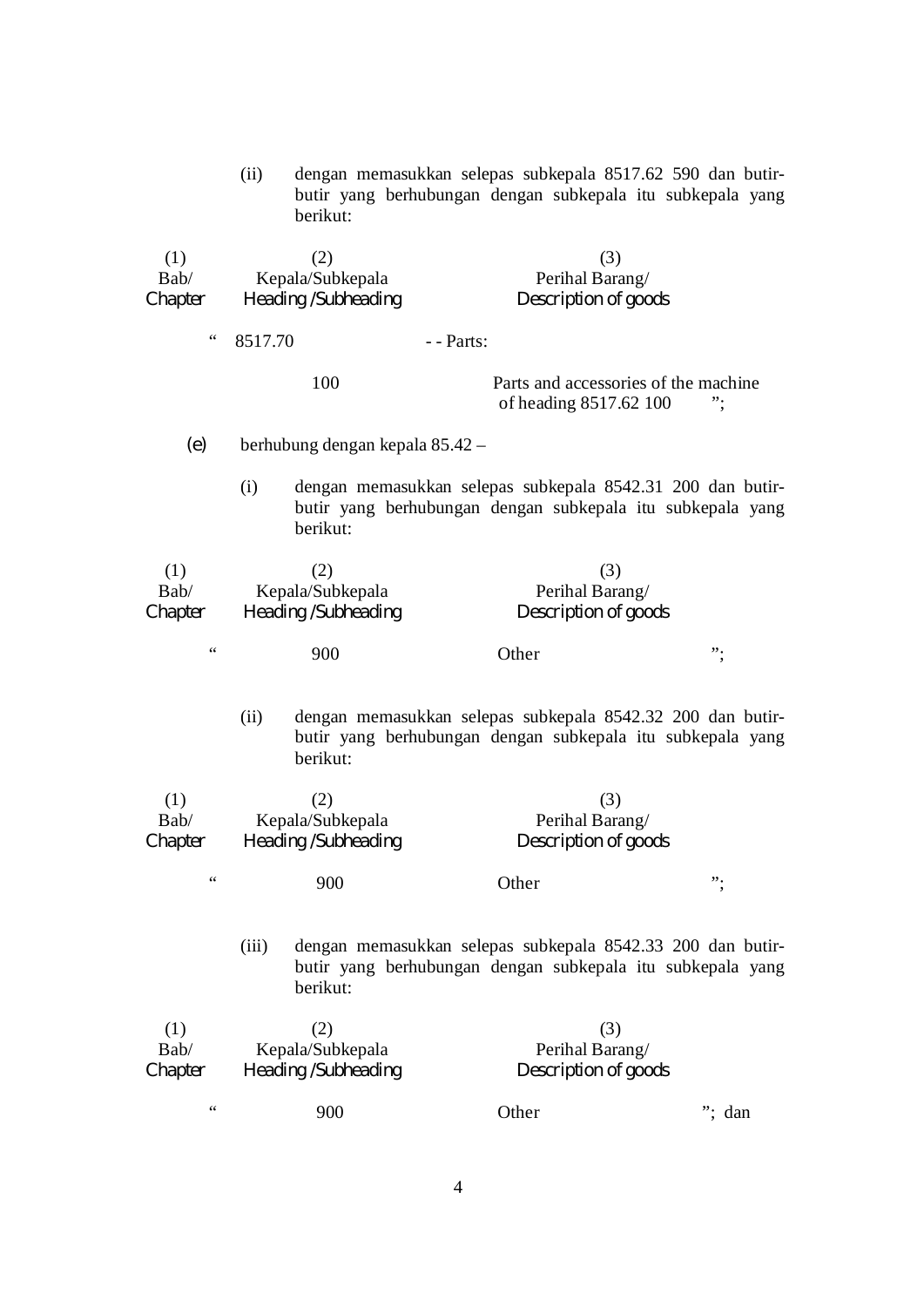(iv) dengan memasukkan selepas subkepala 8542.39 200 dan butirbutir yang berhubungan dengan subkepala itu subkepala yang berikut:

| ( [ )   | (Z)                 | (5)                  |    |
|---------|---------------------|----------------------|----|
| Bab/    | Kepala/Subkepala    | Perihal Barang/      |    |
| Chapter | Heading /Subheading | Description of goods |    |
| 66      | 900                 | Other                | ,, |

Dibuat 2009 [3 Sulit KE.HT(96)669/23-24 SK.13; Perb. ;PN (PU2)102/XV]

TAN SRI NOR MD BIN YAKCOP *Menteri Kewangan Kedua*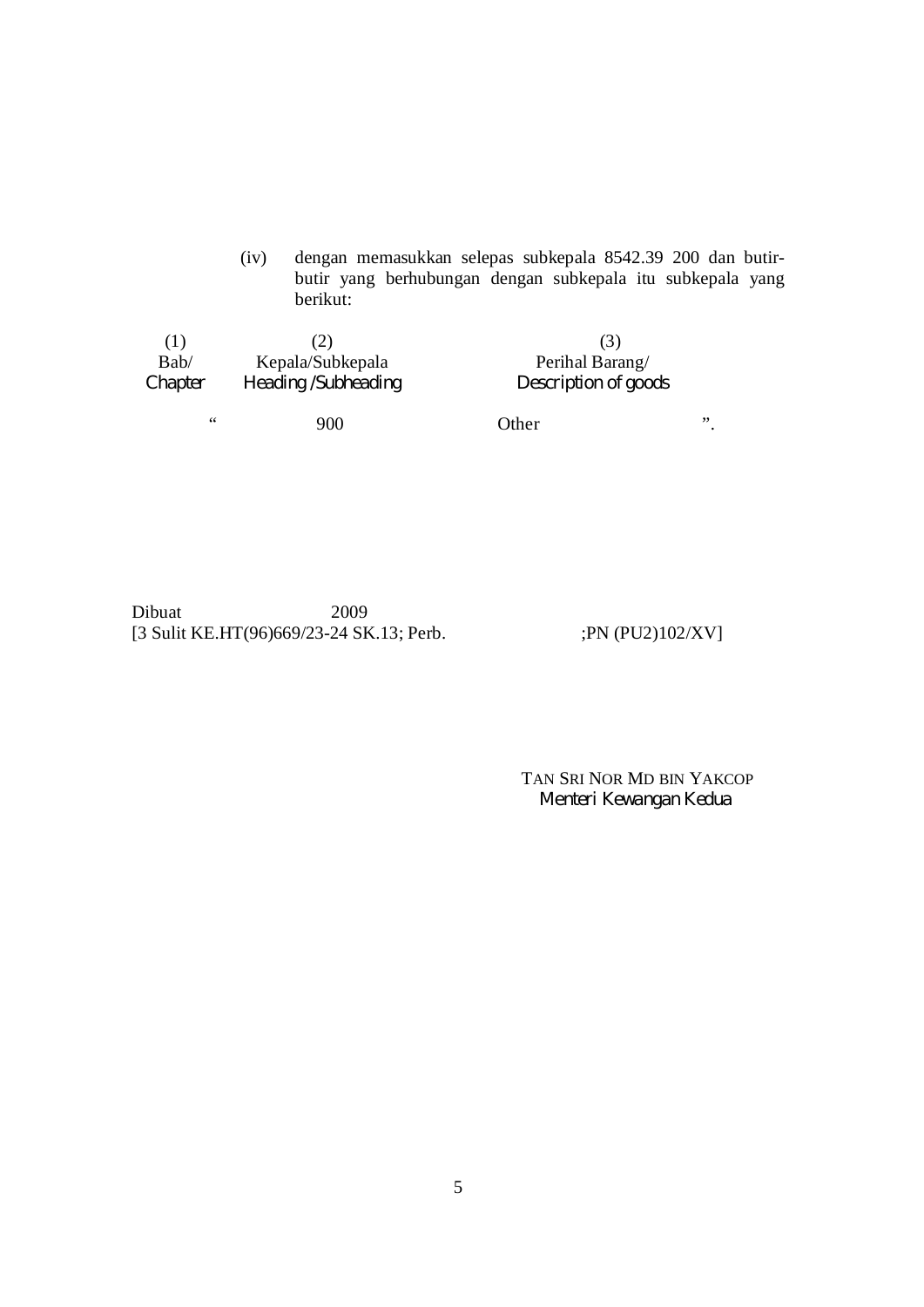### SALES TAX ACT 1972

# SALES TAX (EXEMPTION) (AMENDMENT) (NO. 2 ) ORDER 2009

IN exercise of the powers conferred by section 8 of the Sales Tax Act 1972 [*Act 64*], the Minister makes the following order:

# **Citation and commencement**

1. (1) This order may be cited as the **Sales Tax (Exemption) (Amendment) (No. 2) Order 2009.**

(2) This Order comes into operation on 2009.

# **Amendment of Schedule A**

3. The Sales Tax (Exemption) Order 2008 [*P.U. (A) 91/2008*], is amended in Schedule A –

- $(a)$  in column  $(3)$ 
	- (i) in relation to subheading 1404.90 000, by deleting the words "(of vegetable materials of a kind used primarily as stuffing or as padding (for example, kapok, vegetable hair and eel-grass), whether or not put up as layer with or without supporting material; of vegetable materials of a kind used primarily in brooms or in brushes (for example, broomcorn, piassava, couch-grass and istle), whether or not in hanks or bundles; of mulch mat)";
	- (ii) in relation to subheading 1604.20 920, by inserting after the word "preparations" the words "(fish pastes and fish balls or fish cakes)";
	- (iii) in relation to subheading 3006.91 000, by deleting the words "(Colostomy and ileostomy)";
	- (iv) in relation to subheading 3702.31 000, by deleting the words "(excluding instant print film of paper or paperboard or of textiles)";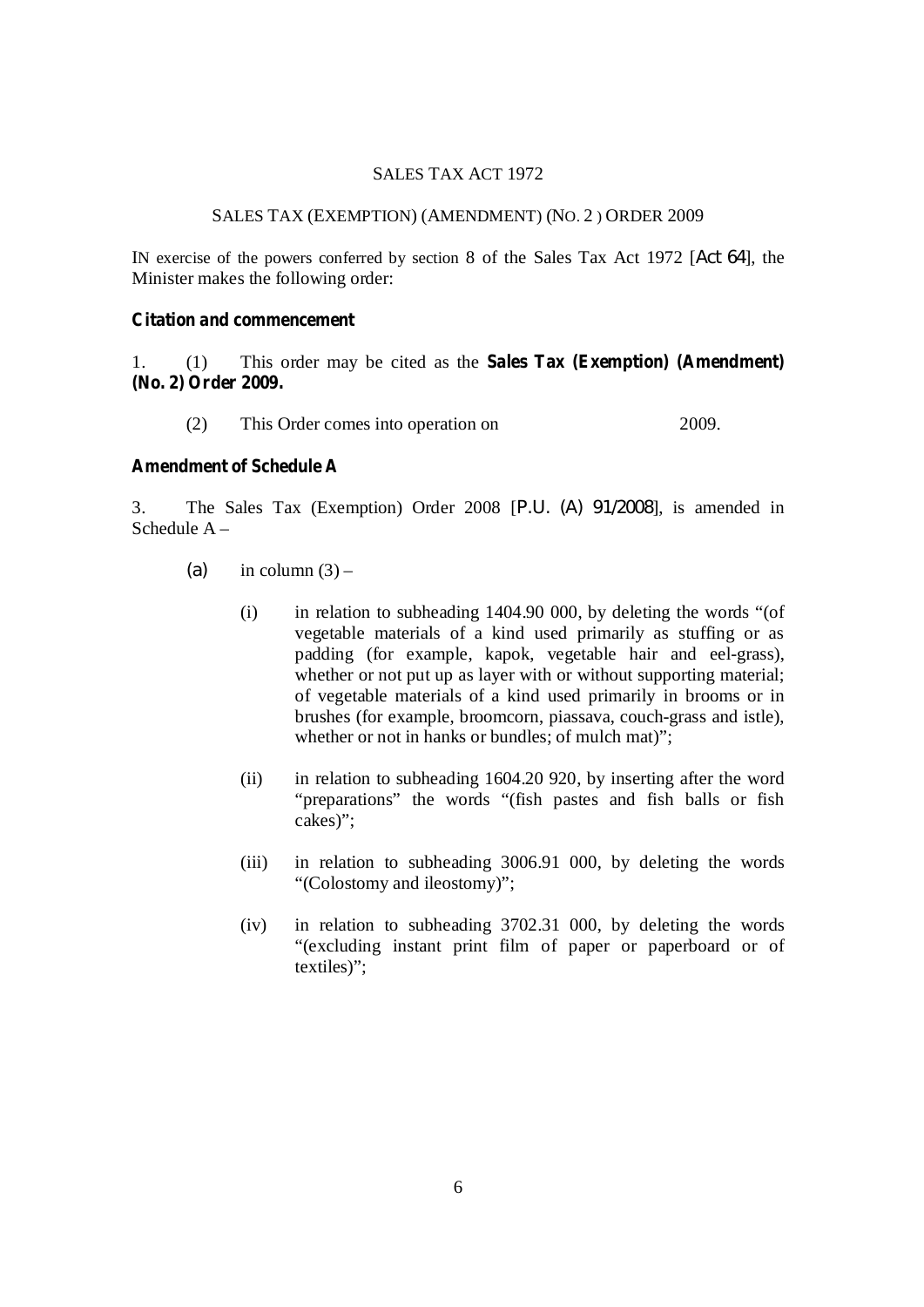- (v) in relation to subheading 3702.32 000, by deleting the words "(excluding instant print film of paper or paperboard or of textiles)";
- (vi) in relation to subheading 3702.39 000, by deleting the words "(excluding instant print film of paper or paperboard or of textiles)";
- (vii) in relation to subheading 3702.41 000, by deleting the words "(excluding instant print film of paper or paperboard or of textiles)";
- (viii) in relation to subheading 3702.42 000, by deleting the words "(excluding instant print film of paper or paperboard or of textiles)";
- (ix) in relation to subheading 3702.43 000, by deleting the words "(excluding instant print film of paper or paperboard or of textiles)";
- (x) in relation to subheading 3702.44 000, by deleting the words "(excluding instant print film of paper or paperboard or of textiles)";
- (xi) in relation to subheading 3801.20 000, by inserting after the word "graphite" the words "(other than colloidal graphite in suspensions in oil)";
- (xii) in relation to subheading 4415.20 000, by deleting the words "; pallet collar";
- (xiii) in relation to heading 53.06, by inserting after the words "Flax yarn." the words "(not put up for retail sale )";
- (xiv) in relation to subheading 5308. 20 000, by inserting after the words "True hemp yarn" the words "(not put up for retail sale )";
- (xv) in relation to subheading 5308.90 100, by inserting after the words "Ramie yarn" the words "(not put up for retail sale )";
- (xvi) in relation to subheading 5609.00 000, by inserting after the words "specified or included." the words "(Loading slings)";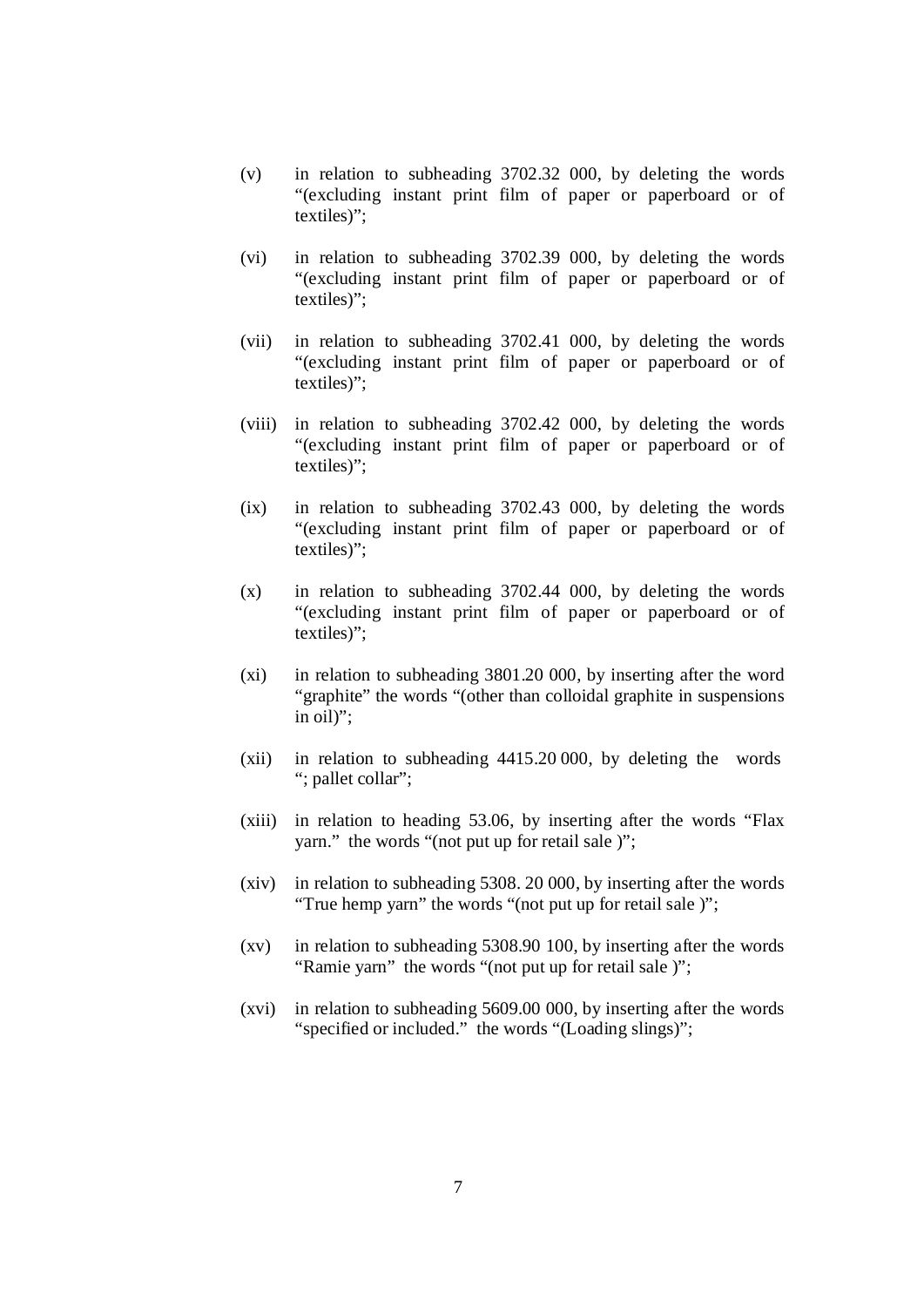- (xvii) in relation to subheading 8412.90 000, by inserting the words "(For steam or other vapour power units incorporating boilers)" after the words "Parts"; and
- (xviii) in relation to subheading 9402.10 000, by deleting the words "(Dentists' chairs and parts thereof)";
- *(b)* in relation to heading 29.22, by inserting after the subheading 2922.42 and particulars relating to the subheading the following subheadings:

| (1)                            |                  |                      |    |
|--------------------------------|------------------|----------------------|----|
| Bab/                           | Kepala/Subkepala | Perihal Barang/      |    |
| Heading /Subheading<br>Chapter |                  | Description of goods |    |
| 66                             | 100              | Glutamic acid        |    |
|                                | 900              | Other                | ". |

- *(c)* in relation to heading 39.17, by deleting subheading 3917.40 000 and the paticulars relating to the subheading;
- *(d)* in relation to heading 85.17
	- (i) by inserting after subheading 8517.62 and the particulars relating to the subheading the following subheadings:

| (1)     |                     | (3)                                                       |           |
|---------|---------------------|-----------------------------------------------------------|-----------|
| Bab/    | Kepala/Subkepala    | Perihal Barang/                                           |           |
| Chapter | Heading /Subheading | Description of goods                                      |           |
| 66      | 100                 | Units of automatic data processing<br>machines other than | those of  |
|         |                     | heading 84.71                                             | $"$ ; and |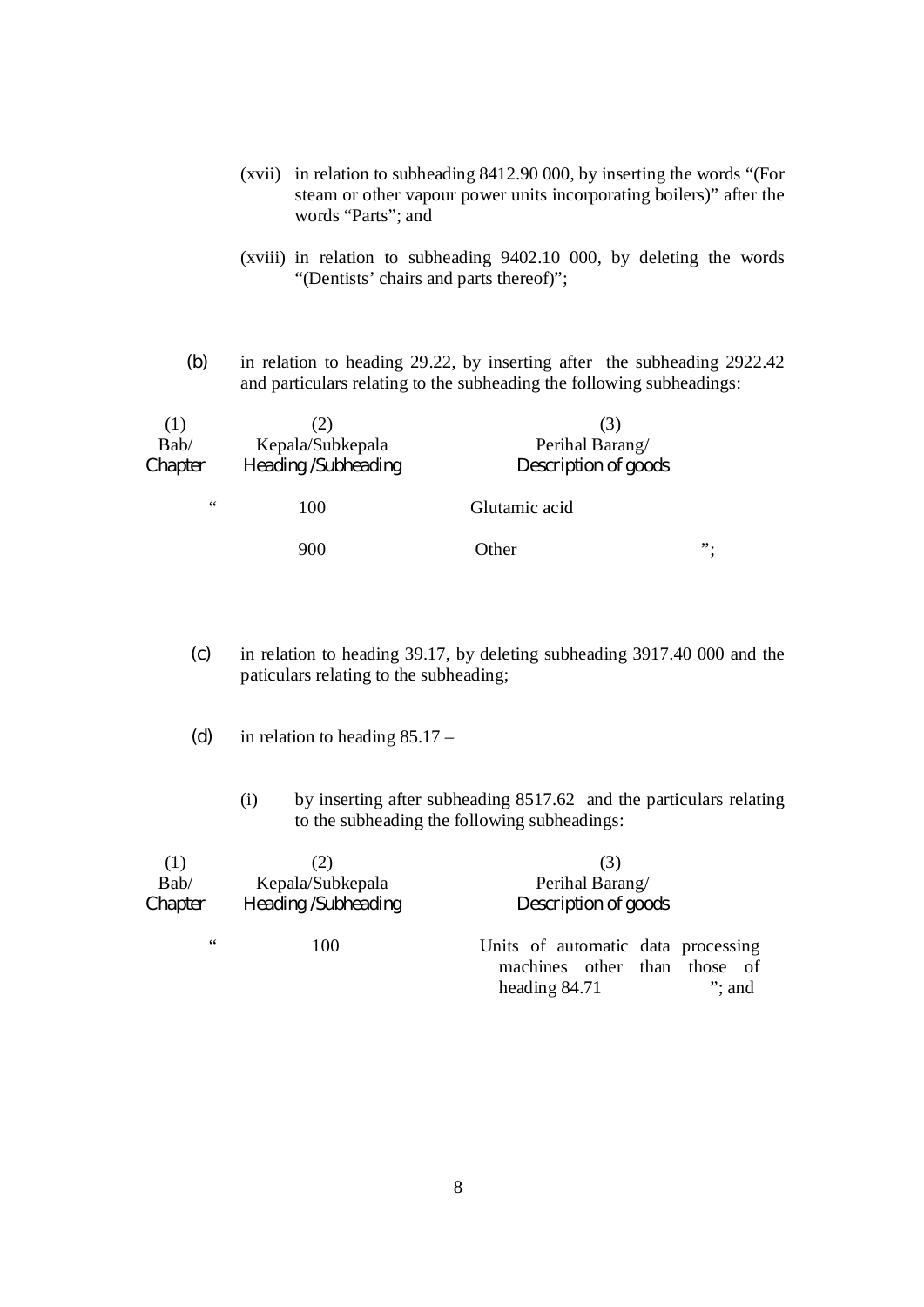(ii) by inserting after subheading 8517.62 590 and the particulars relating to the subheading the following subheading:

| (1)<br>Bab/            | (2)<br>Kepala/Subkepala                        | (3)<br>Perihal Barang/                                                                                                |           |
|------------------------|------------------------------------------------|-----------------------------------------------------------------------------------------------------------------------|-----------|
| Chapter                | Heading /Subheading                            | Description of goods                                                                                                  |           |
| 66                     | 8517.70                                        | - - Parts:                                                                                                            |           |
|                        | 100                                            | Parts and accessories of the machine<br>of heading 8517.62 100                                                        | $"$ ; and |
| (e)                    | in relation to heading $85.42 -$               |                                                                                                                       |           |
|                        | (i)                                            | by inserting after subheading 8542.31 200 and the particulars<br>relating to the subheading the following subheading: |           |
| (1)<br>Bab/<br>Chapter | (2)<br>Kepala/Subkepala<br>Heading /Subheading | (3)<br>Perihal Barang/<br>Description of goods                                                                        |           |
| $\,$ $\,$ $\,$ $\,$    | 900                                            | Other                                                                                                                 | ".        |
|                        | (ii)                                           | by inserting after subheading 8542.32 200 and the particulars<br>relating to the subheading the following subheading: |           |
| (1)<br>Bab/<br>Chapter | (2)<br>Kepala/Subkepala<br>Heading /Subheading | (3)<br>Perihal Barang/<br>Description of goods                                                                        |           |
| $\,6\,$ 6              | 900                                            | Other                                                                                                                 | ".        |
|                        | (iii)                                          | by inserting after subheading 8542.33 200 and the particulars<br>relating to the subheading the following subheading: |           |
| (1)<br>Bab/<br>Chapter | (2)<br>Kepala/Subkepala<br>Heading /Subheading | (3)<br>Perihal Barang/<br>Description of goods                                                                        |           |
| $\,$ $\,$ $\,$ $\,$    | 900                                            | Other                                                                                                                 | and       |